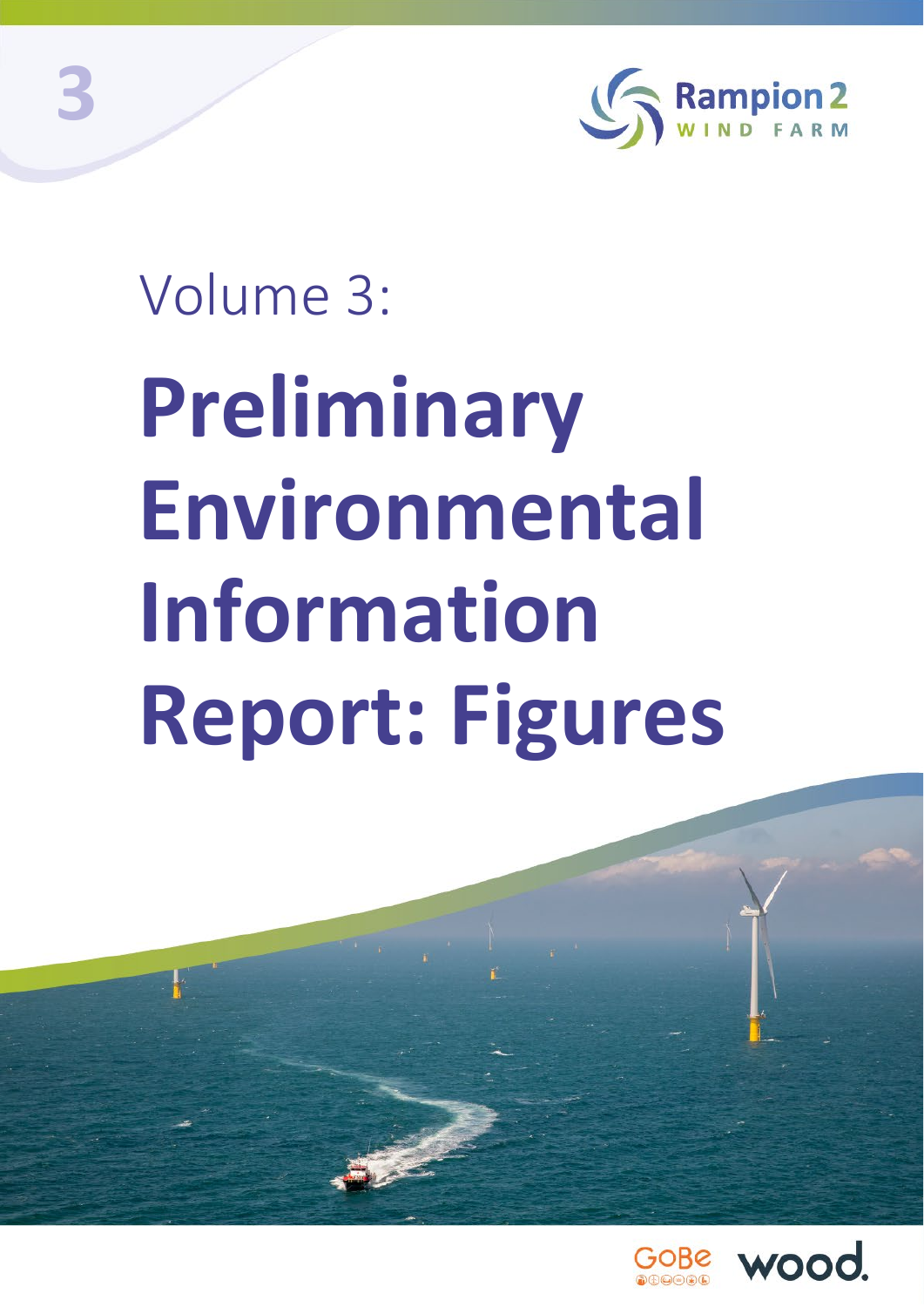vood

# **Contents**

#### **Chapter 1: Introduction**

Figure 1.1 Location of the Rampion 2 PEIR Assessment Boundary

#### **Chapter 2 Policy and legislative context**

Figure 2.1 Administrative boundaries

#### **Chapter 3: Alternatives**

| Figure 3.1 | Offshore site selection                   |
|------------|-------------------------------------------|
| Figure 3.2 | Offshore export cable corridor            |
| Figure 3.3 | Offshore design refinement                |
| Figure 3.4 | Landfall to connection point options      |
| Figure 3.5 | Overview of cable route refinements       |
| Figure 3.6 | Onshore substation search area refinement |
|            |                                           |

# **Chapter 4: The Proposed Development**

| Figure 4.1    | Offshore part of the PEIR assessment boundary         |
|---------------|-------------------------------------------------------|
| Figure 4.2    | Onshore part of the PEIR assessment boundary          |
| Figure 4.3    | Warningcamp potential cable corridor options          |
| Figure 4.4    | Onshore substation search area cable corridor options |
| Figure 4.5a-g | Location of likely trenchless crossings               |
| Figure 4.6a-c | Location of likely access points                      |
| Figure 4.7a-c | Potential construction compound locations             |
| Figure 4.8    | Substation search area options                        |

# **Chapter 5: Approach to the EIA**

- Figure 5.1 Offshore CEA Study Area
- Figure 5.2 Onshore Search Area

# **Chapter 6: Coastal processes**

- Figure 6.1 Study Area
- Figure 6.2 Designated Sites
- Figure 6.3 Landfall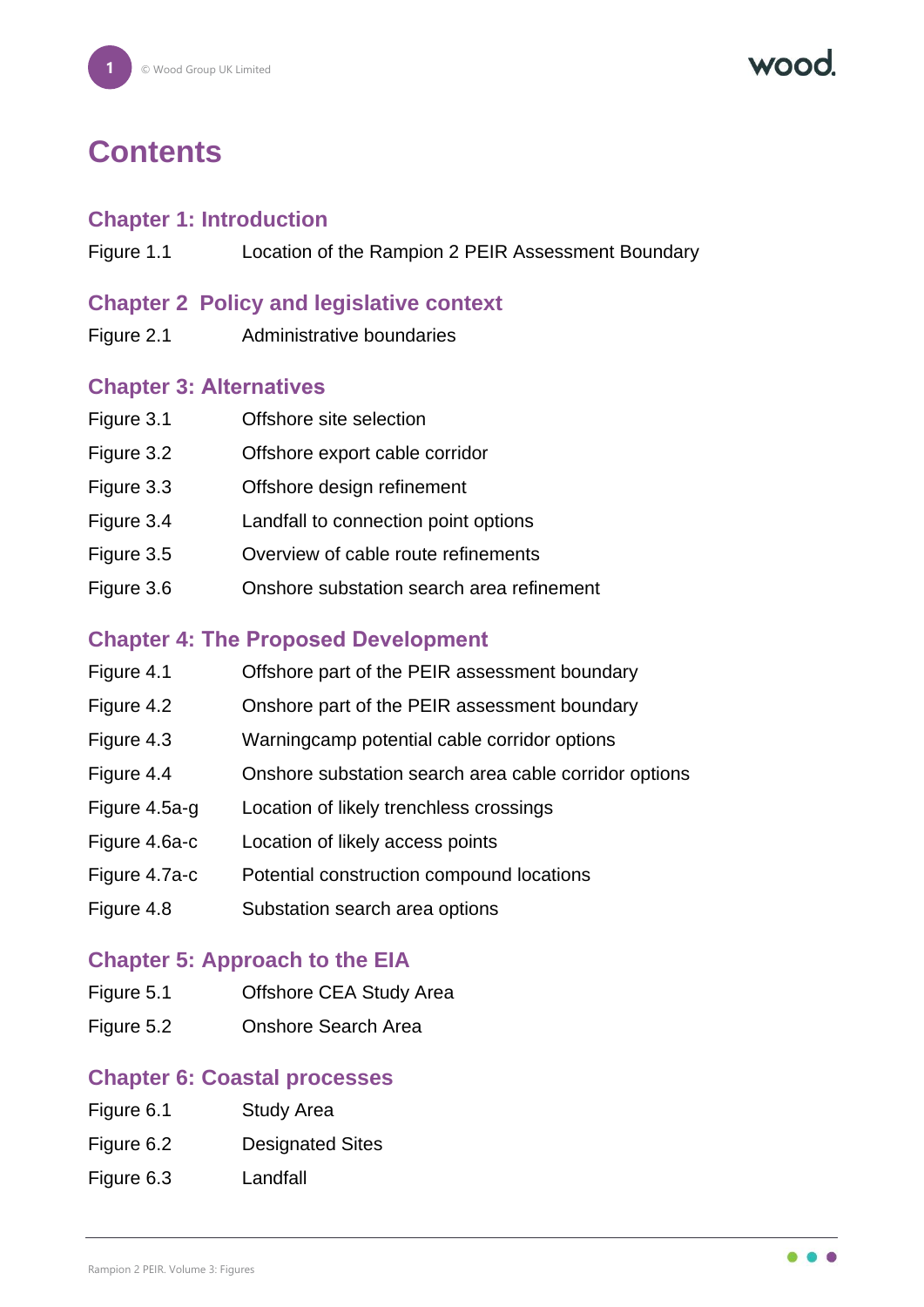vood

- Figure 6.4 Percentage difference in 50 percent no exceedance significant wave height (scheme minus baseline as a proportion of baseline values) for the three identified operational phase MDS layouts (includes Rampion 1, as built layout)
- Figure 6.5 Projects considered within the Cumulative Effects Assessment

#### **Chapter 7: Other marine users**

- Figure 7.1 Other marine users Study Area
- Figure 7.2 Active marine aggregate license areas
- Figure 7.3 Marine disposal sites
- Figure 7.4 Oil and gas structures and other offshore energy
- Figure 7.5 Military of defence activity areas shown within marine charts
- Figure 7.6 Subsea cables
- Figure 7.7 Recreational boating and sailing
- Figure 7.8 Recreational diving sites

#### **Chapter 8: Fish and shellfish ecology**

| Figure 8.1  | Fish and shellfish Study Area                                                                   |
|-------------|-------------------------------------------------------------------------------------------------|
| Figure 8.2  | Spawning grounds in relation to Rampion 2: Cod, Herring, Horse<br>mackerel and Lemon sole       |
| Figure 8.3  | Spawning grounds in relation to Rampion 2: Mackerel, Plaice, Sandeel,<br>Sole                   |
| Figure 8.4  | Spawning grounds in relation to Rampion 2: Sprat, Whiting                                       |
| Figure 8.5  | Nursery grounds in relation to Rampion 2: Sole, Thornback ray,<br>Undulate ray and Whiting      |
| Figure 8.6  | Nursery grounds in relation to Rampion 2: Lemon sole, Mackerel,<br>Plaice, Sandeel              |
| Figure 8.7  | Nursery grounds in relation to Rampion 2: Sprat, Horse Mackerel,<br>Herring, Cod                |
| Figure 8.8  | Location of herring spawning grounds - International Herring Larvae<br>Survey (IHLS) comparison |
| Figure 8.9  | Potential sandeel habitat sediment classifications                                              |
| Figure 8.10 | Potential herring habitat sediment classifications                                              |
| Figure 8.11 | National designated sites                                                                       |
| Figure 8.12 | International designated sites                                                                  |
| Figure 8.13 | Location of potential black bream spawning grounds                                              |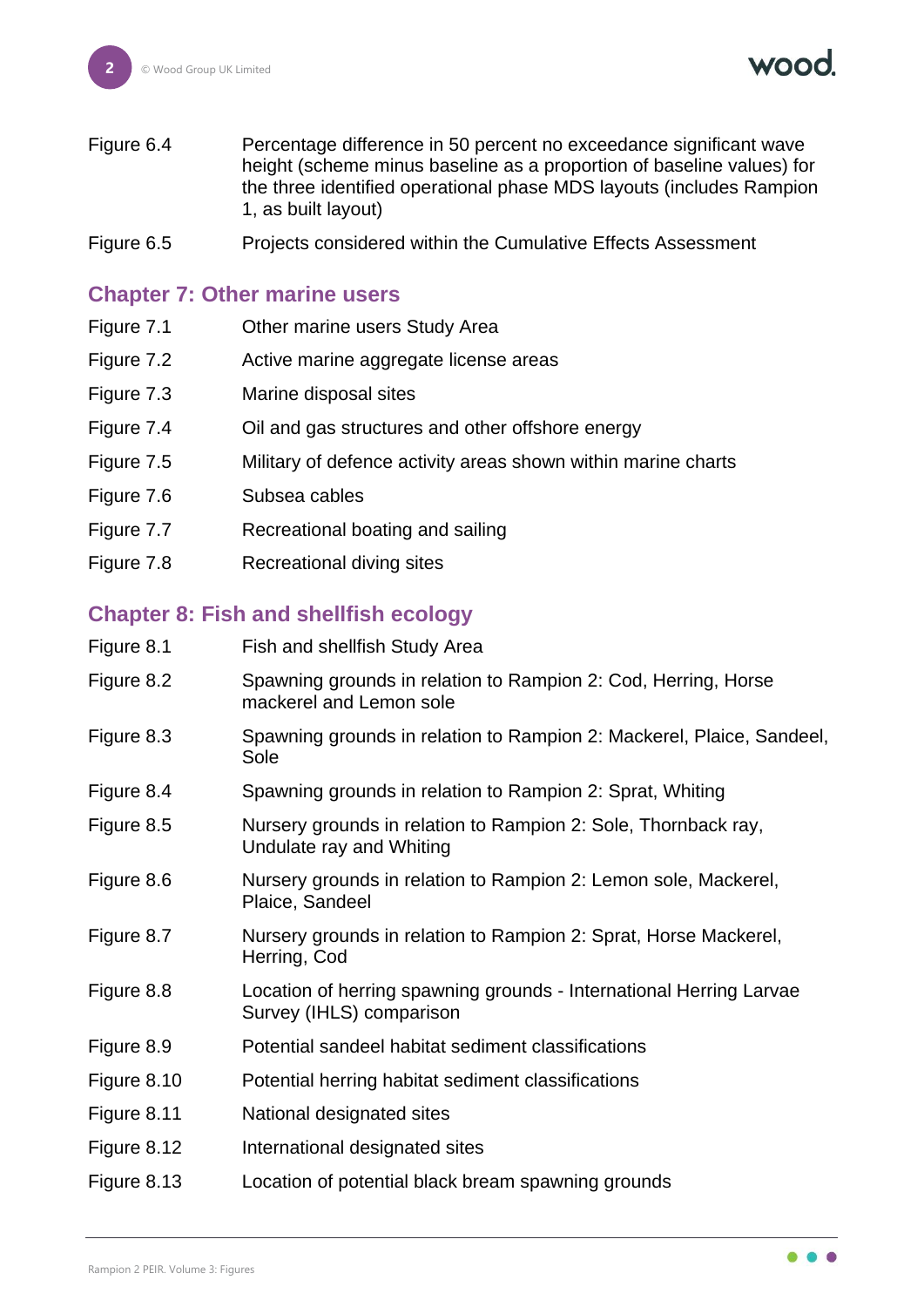- Figure 8.14 Locations and densities of black bream nests
- Figure 8.15 Black bream catch and release survey (Sussex IFCA)
- Figure 8.16 Predicted impact ranges at the specified noise levels (SPLpeak)
- Figure 8.17 P redicted Impact Ranges at the Specified Noise Levels (SELcum)
- Figure 8.18 Comparison of SELcum noise contours with herring spawning grounds
- Figure 8.19 Comparison of SPLpeak-to-peak noise contours with black bream nesting grounds
- Figure 8.20 Projects screened into the cumulative assessment

# **Chapter 9: Benthic subtidal and intertidal ecology**

- Figure 9.1 **Intertidal and benthic Study Area**
- Figure 9.2 Rampion 2 site specific benthic subtidal survey campaign; and extent and location of the Phase I and II intertidal survey campaign.
- Figure 9.3 Seabed Substrate
- Figure 9.4 Level 5 predictive benthic habitat map of the Rampion 2 OWF area
- Figure 9.5 EUNIS habitat and biotope mapping and sampling locations visited during the intertidal survey of the Rampion 2 export cable corridor landfall (East Zone).
- Figure 9.6 EUNIS habitat and biotope mapping and sampling locations visited during the intertidal survey of the Rampion 2 export cable corridor landfall (Middle Zone).
- Figure 9.7 EUNIS habitat and biotope mapping and sampling locations visited during the intertidal survey of the Rampion 2 export cable corridor landfall (West Zone).
- Figure 9.8 Designated sites in relation to the PEIR Assessment Boundary
- Figure 9.9 Offshore projects/plans/activities screened into the cumulative effect assessment on benthic ecology

# **Chapter 10: Commercial fisheries**

- Figure 10.1 Commercial fisheries study area
- Figure 10.2 Potting 2017 vessel monitoring system data
- Figure 10.3 IFCA inshore fisheries mapping: average annual number of fishing vessels sighted (2015-2019)
- Figure 10.4 IFCA inshore fisheries mapping: average annual number of fishing vessels sighted (2015-2019)
- Figure 10.5 Dredge 2017 vessel monitoring system data
- Figure 10.6 Beam trawl 2017 vessel monitoring system data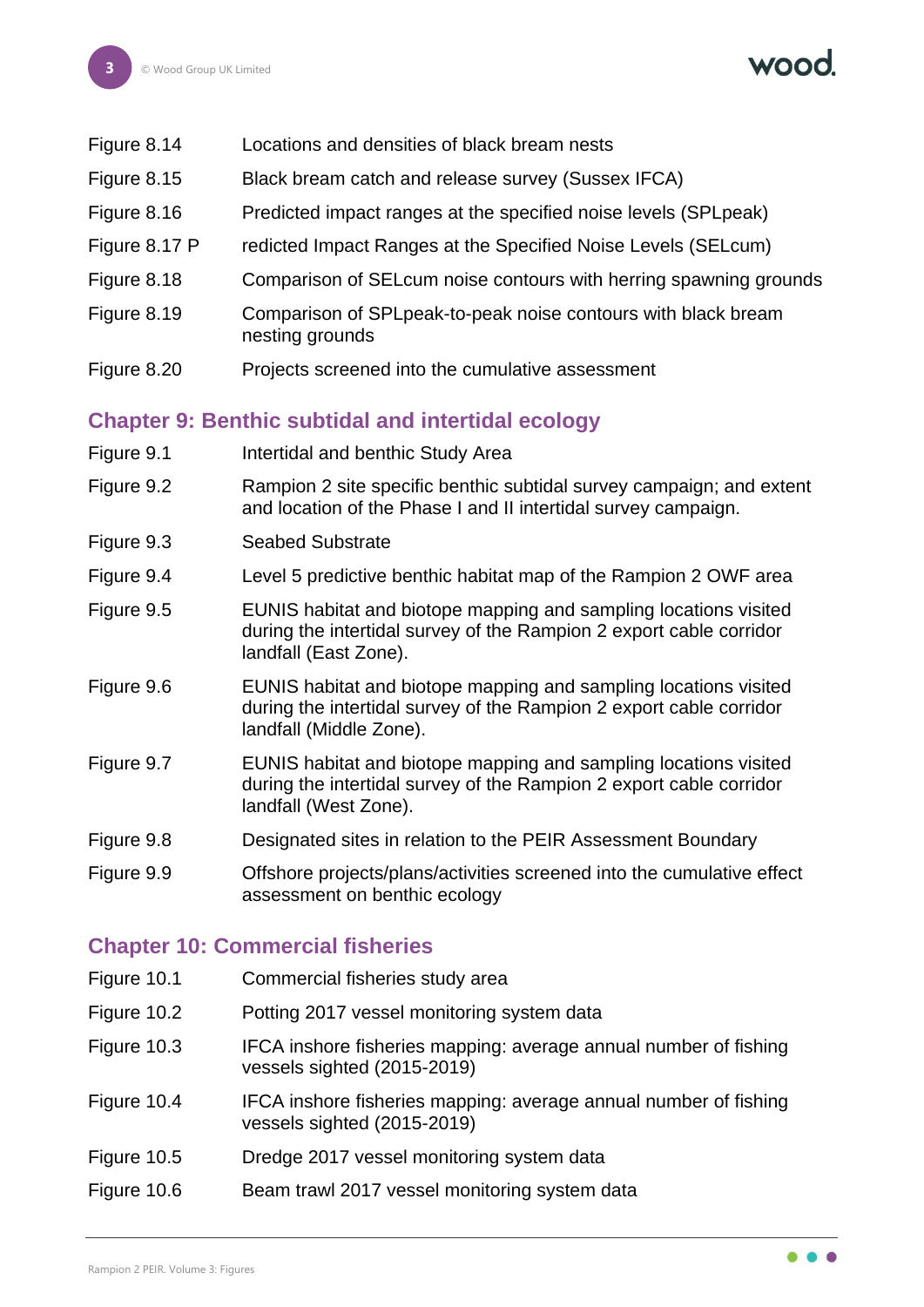| Figure 10.7 |  | Demersal trawl 2017 vessel monitoring system data |
|-------------|--|---------------------------------------------------|
|-------------|--|---------------------------------------------------|

Figure 10.8 IFCA inshore fisheries mapping: average annual number of fishing vessels sighted (2015-2019)

#### **Chapter 11: Marine mammals**

- Figure 11.1 Marine mammals Study Area
- Figure 11.2 Marine Mammal Sightings (April 2019 November 2020)
- Figure 11.3 Behavioural Disturbance Contours for the Worst-Case Scenario Pin-Pile at the South Location
- Figure 11.4 Contour plot showing the effect of increasing the number of days of disturbance and increasing the number of individuals disturbed per day for a population of 195 bottlenose dolphins (residual days of disturbance set to 1) (Smith et al, 2019)
- Figure 11.5 Cumulative effects assessment for marine mammals

# **Chapter 12: Offshore Ornithology**

- Figure 12.1 Rampion 2 offshore and intertidal ornithology study area
- Figure 12.2 Designated sites in the vicinity of Rampion 2
- Figure 12.3 Rampion 2 Array Area and 2km buffer

#### **Chapter 13: Shipping and navigation**

- Figure 13.1 Study area for shipping and navigation
- Figure 13.2 Overview of navigational features
- Figure 13.3 Summer vessel traffic survey data within study area by vessel type
- Figure 13.4 Winter vessel traffic survey data within study area by vessel type
- Figure 13.5 Main commercial routes and 90th percentiles within study area
- Figure 13.6 MAIB incidents within study area by incident type
- Figure 13.7 MDS layout for shipping and navigation
- Figure 13.8 Post wind farm main commercial routes within study area

#### **Chapter 14: Nature conservation**

- Figure 14.1 Nature conservation Study Area
- Figure 14.2 Statutory international designations of relevance to Rampion 2
- Figure 14.3 The Southern North Sea SAC in relation to the Rampion 2 PEIR Assessment Boundary
- Figure 14.4 Marine Conservation Zones in the vicinity of the Rampion 2 PEIR Assessment Boundary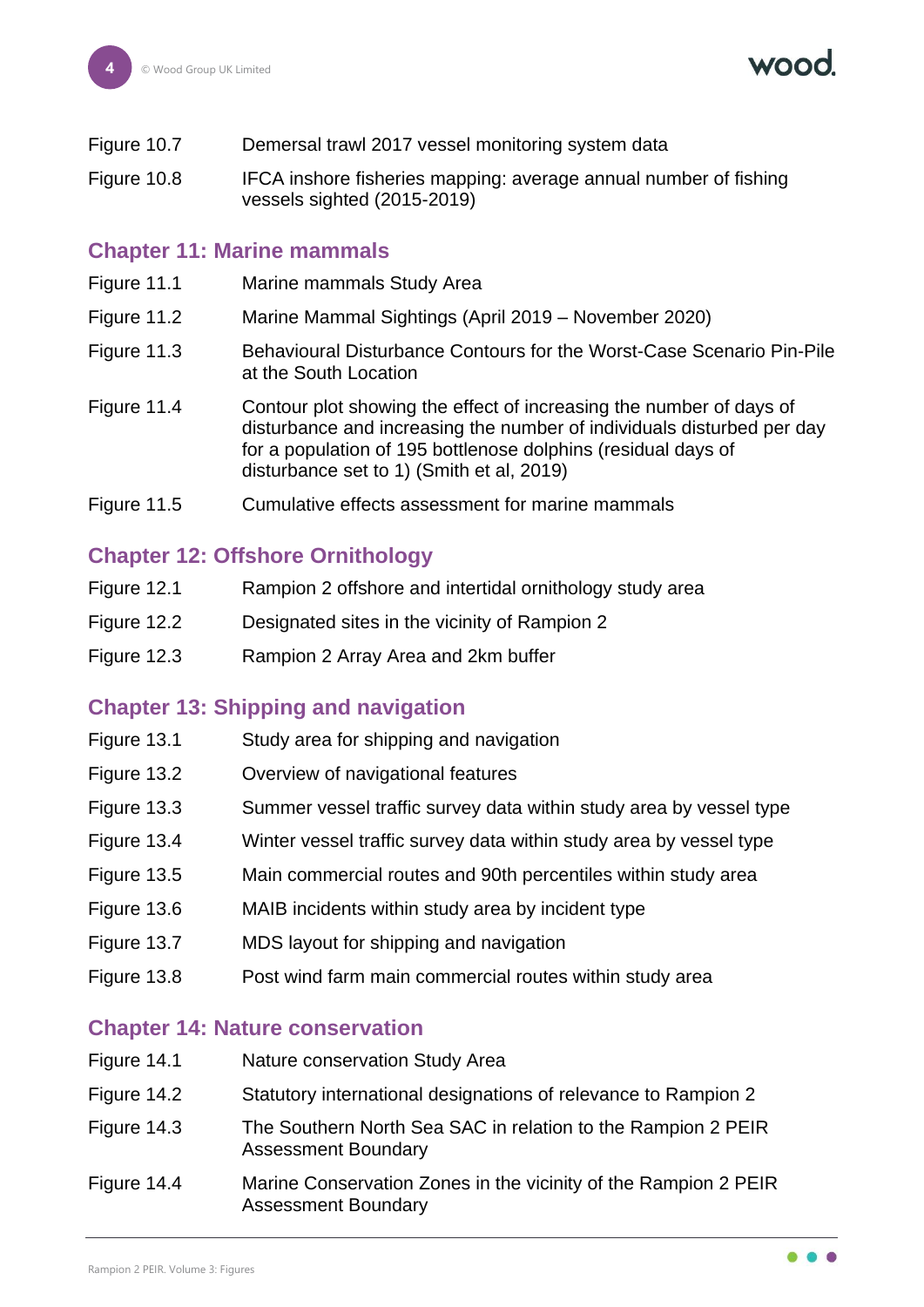**wood** 

- Figure 14.5 Sites of Special Scientific Interest and Local Wildlife Sites in the vicinity of the Rampion 2 PEIR Assessment Boundary
- Figure 14.6 Climping Beach SSSI in the vicinity of the Rampion 2 landfall location

#### **Chapter 15: Civil and military aviation**

Figure 15.1 Civil and military aviation Study Area

#### **Chapter 16: Seascape, landscape and visual**

| Figure 16.1         | <b>SLVIA Project Design Envelope</b>                                                      |
|---------------------|-------------------------------------------------------------------------------------------|
| Figure 16.2         | Figure number not used                                                                    |
| Figure 16.3         | Site Location and SLVIA Study Area                                                        |
| Figure 16.4         | Seascape Character                                                                        |
| Figure 16.5         | Landscape Character (National)                                                            |
| Figure 16.6a        | Landscape Character (County)                                                              |
| Figure 16.6b        | Landscape Character (County) - Legend                                                     |
| Figure 16.7         | <b>Landscape Designations</b>                                                             |
| Figure 16.8         | Landform                                                                                  |
| Figure 16.9         | <b>Visual Receptors</b>                                                                   |
| <b>Figure 16.10</b> | Viewpoints                                                                                |
| <b>Figure 16.11</b> | Baseline Lighting - South Downs National Park                                             |
| <b>Figure 16.12</b> | South Downs Dark Sky Reserve                                                              |
| <b>Figure 16.13</b> | Blade Tip ZTV 210m WTG - 50km study area (A3)                                             |
| Figure 16.14a       | Blade tip ZTV (SLVIA maximum design scenario) (325m blade tip) –<br>50km study area (A3)) |
| Figure 16.14b       | Blade tip ZTV (SLVIA maximum design scenario) (325m blade tip) –<br>50km study area (A1)) |
| <b>Figure 16.15</b> | Blade Tip ZTV with Surface Feature Screening - 50km study area                            |
| <b>Figure 16.16</b> | Hub Height ZTV (SLVIA Maximum Design Scenario) (177.5 m Hub<br>Height) – 50km study area  |
| <b>Figure 16.17</b> | Horizontal Angle ZTV                                                                      |
| <b>Figure 16.18</b> | Blade Tip ZTV with Seascape Character                                                     |
| Figure 16.19a       | Blade Tip ZTV Landscape Character (County) - Map 1 East                                   |
| Figure 16.19b       | Blade Tip ZTV Landscape Character (County) - Map 2 Central                                |
| Figure 16.19c       | Blade Tip ZTV Landscape Character (County) - Map 3 West                                   |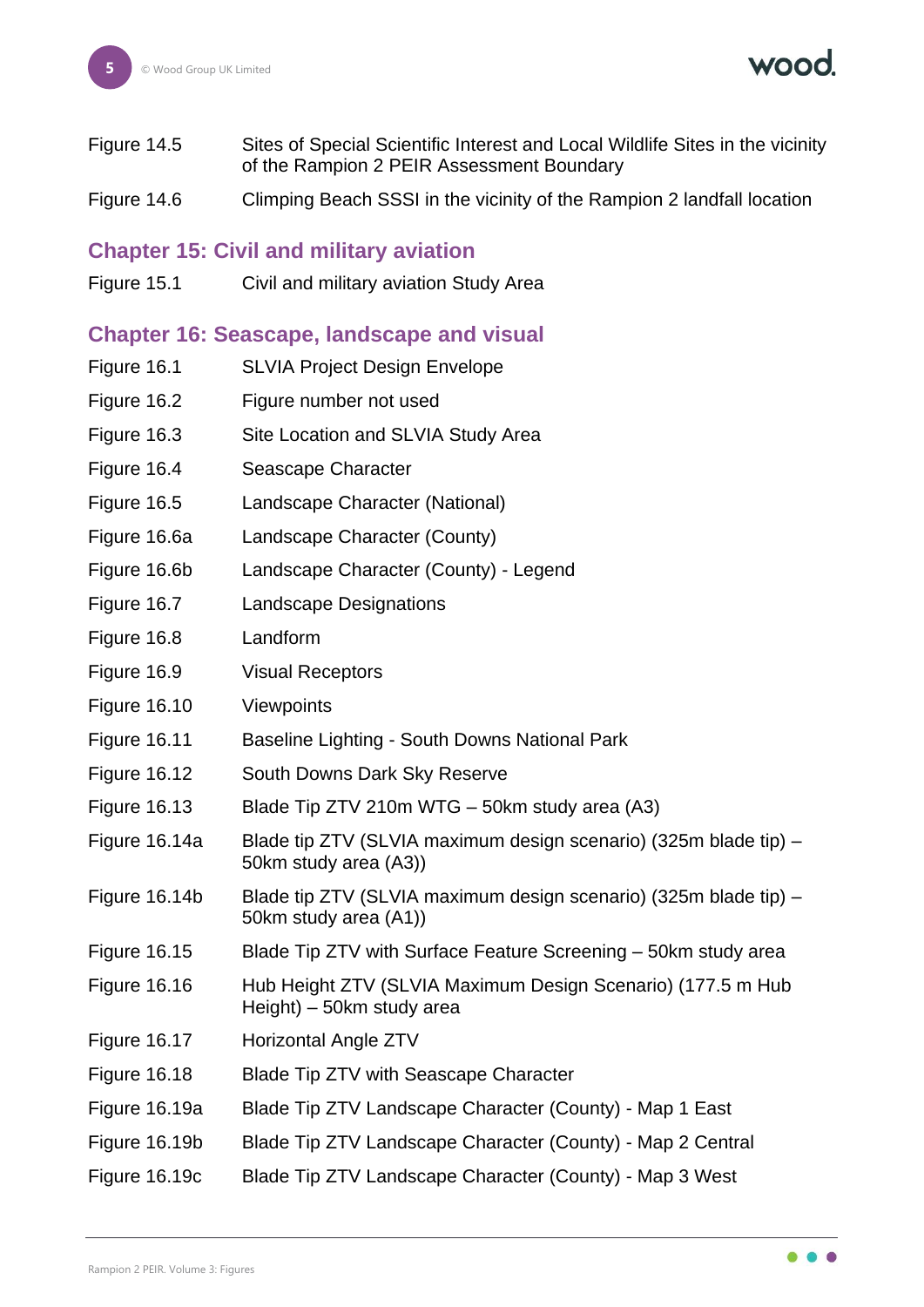wood.

| Figure 16.19d       | Blade Tip ZTV Landscape Character (County) - Map 4 Isle of Wight |
|---------------------|------------------------------------------------------------------|
| Figure 16.20a       | Blade Tip ZTV with Landscape Designations - Map 1 East           |
| Figure 16.20b       | Blade Tip ZTV with Landscape Designations - Map 2 Central        |
| Figure 16.20c       | Blade Tip ZTV with Landscape Designations - Map 3 West           |
| Figure 16.20d       | Blade Tip ZTV with Landscape Designations - Map 4 Isle of Wight  |
| Figure 16.21a       | Blade Tip ZTV with Visual Receptors - Map 1 East                 |
| Figure 16.21b       | Blade Tip ZTV with Visual Receptors - Map 2 Central              |
| Figure 16.21c       | Blade Tip ZTV with Visual Receptors - Map 3 West                 |
| Figure 16.21d       | Blade Tip ZTV with Visual Receptors - Map 4 Isle of Wight        |
| <b>Figure 16.22</b> | Cumulative ZTV with Rampion 1                                    |
| <b>Figure 16.23</b> | <b>Blade Tip ZTV with Visibility Range</b>                       |
| Figure 16.24a       | Blade Tip ZTV – National Trails (Map 1 East)                     |
| Figure 16.24b       | Blade Tip ZTV - National Trails (Map 2 Central)                  |
| Figure 16.24c       | Blade Tip ZTV – National Trails (Map 3 West)                     |
| Figure 16.24d       | Blade Tip ZTV – National Trails (Map 4 Isle of Wight)            |
| <b>Figure 16.25</b> | Nacelle Aviation Lighting ZTV - South Downs National Park        |
| Figure 16.26a-f     | Viewpoint 1 - Beachy Head                                        |
| Figure 16.27a-j     | Viewpoint 2 - Birling Gap                                        |
| Figure 16.28a-f     | Viewpoint 3 - Seven Sisters Country Park                         |
| Figure 16.29a-f     | Viewpoint 4 - Seaford Head                                       |
| Figure 16.30a-f     | Viewpoint 5 - Newhaven (Castle Hill)                             |
| Figure 16.31a-f     | Viewpoint 6 - Peacehaven                                         |
| Figure 16.32a-f     | Viewpoint 7 - Beacon Hill, Rottingdean                           |
| Figure 16.33a-o     | Viewpoint 8 - Brighton sea front promenade                       |
| Figure 16.34a-i     | Viewpoint 9 - Shoreham Harbour/A259                              |
| Figure 16.35a-i     | Viewpoint 10 - Worthing sea front promenade                      |
| Figure 16.36a-i     | Viewpoint 11 - Littlehampton sea front promenade                 |
| Figure 16.37a-i     | Viewpoint 12 - Bognor Regis sea front promenade                  |
| Figure 16.38a-i     | Viewpoint 13 - Pagham Beach                                      |
| Figure 16.39a-f     | Viewpoint 14 - Selsey sea front promenade                        |
| Figure 16.40a-b     | Viewpoint 15 - Willingdon Hill                                   |
| Figure 16.41a-f     | Viewpoint 16 - Firle Beacon                                      |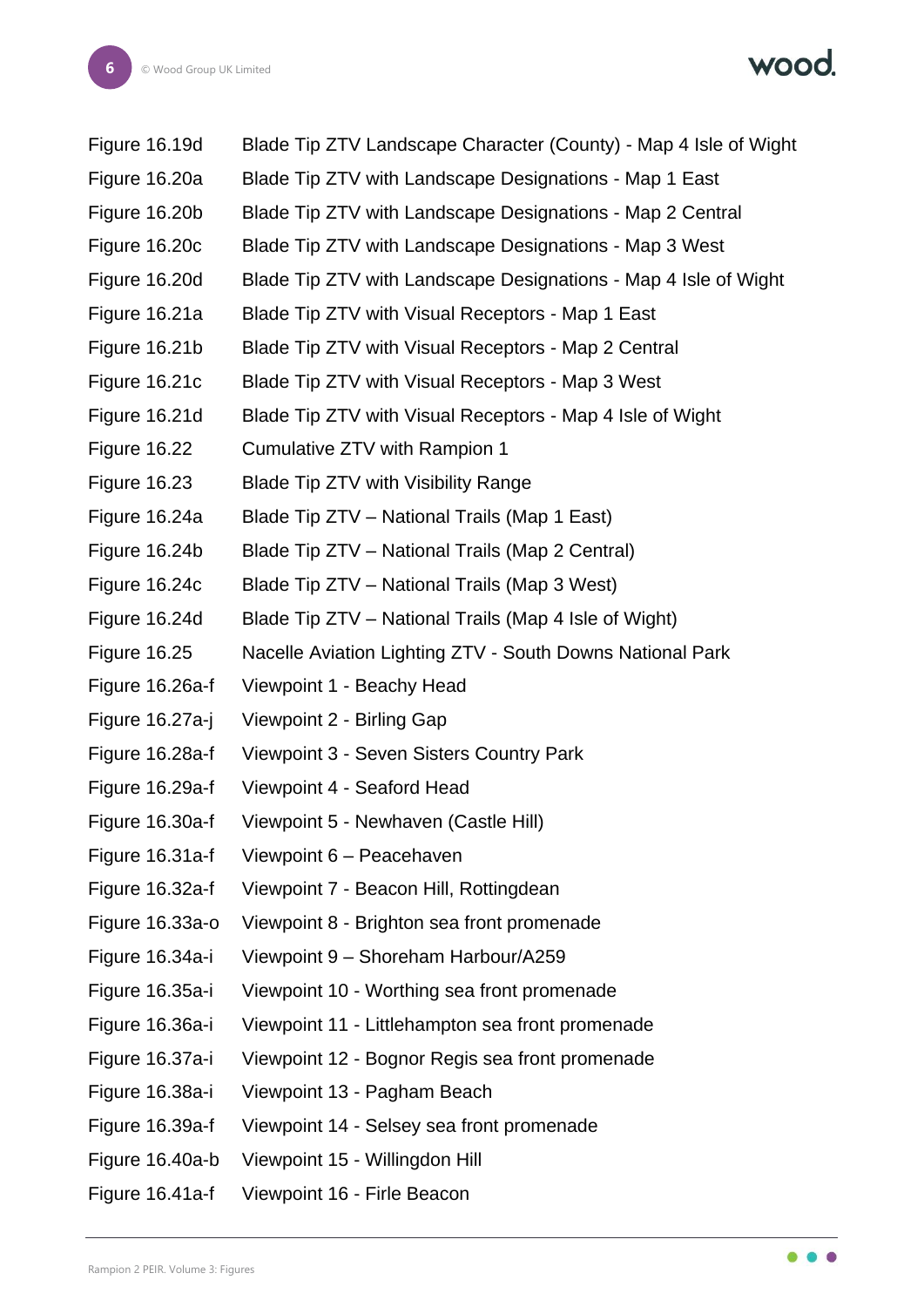|  | VOOO. |
|--|-------|
|  |       |

| Figure 16.42a-m | Viewpoint 17 - Devil's Dyke                            |
|-----------------|--------------------------------------------------------|
| Figure 16.43a-h | Viewpoint 18 - Cissbury Ring                           |
| Figure 16.44a-i | Viewpoint 19 - Highdown Hill                           |
| Figure 16.45a-b | Viewpoint 20 - Springhead Hill                         |
| Figure 16.46a-f | Viewpoint 21 - Bignor Hill                             |
| Figure 16.47a-f | Viewpoint 22 - Eastoke Point (Chichester Harbour AONB) |
| Figure 16.48a-f | Viewpoint 24 - Bembridge, Isle of Wight                |
| Figure 16.49a-b | Viewpoint 26 - Low Weald (A24, near Ashington)         |
| Figure 16.50a-h | Viewpoint 27 - Hollingbury Golf Course/Hill Fort       |
| Figure 16.51a-f | Viewpoint 28 - Cuckmere Haven Beach                    |
| Figure 16.52a-b | Viewpoint 29 - Kingley Vale National Nature Reserve    |
| Figure 16.53a-g | Viewpoint 31 - Butser Hill National Nature Reserve     |
| Figure 16.54a-e | Viewpoint 33 - Arundel Castle                          |
| Figure 16.55a-f | Viewpoint 34 - Either Bembridge Fort                   |
| Figure 16.56a-f | Viewpoint 35 - St. Boniface Down above Ventnor         |
| Figure 16.57a-c | Viewpoint 43 - Gilkicker Point                         |
| Figure 16.58a-b | Viewpoint 47 - High Weald (near Bolney)                |
| Figure 16.59a-f | Viewpoint 50 - The Trundle                             |
| Figure 16.60a-b | Viewpoint 51 - Ditchling Beacon                        |
| Figure 16.61a-h | Viewpoint 52 - Chanctonbury Ring                       |
| Figure 16.62a-b | Viewpoint 55 - Beeding Hill                            |
| Figure 16.63a-e | Viewpoint 57 - Telscomb Tye                            |
| Figure 16.64a-b | Viewpoint 61 - A27 near Lancing College                |
| Figure 16.65a-b | Viewpoint 62 - Beacon Hill, South Downs Way            |

# **Chapter 17: Marine archaeology**

| Figure 17.1 | Marine archaeology Study Area                                                         |
|-------------|---------------------------------------------------------------------------------------|
| Figure 17.2 | Known wrecks and obstructions within the marine archaeology Study<br>Area             |
| Figure 17.3 | Archaeological Exclusion Zones recommended for high and medium<br>potential anomalies |
| Figure 17.4 | Valleys and channels of geoarchaeological potential                                   |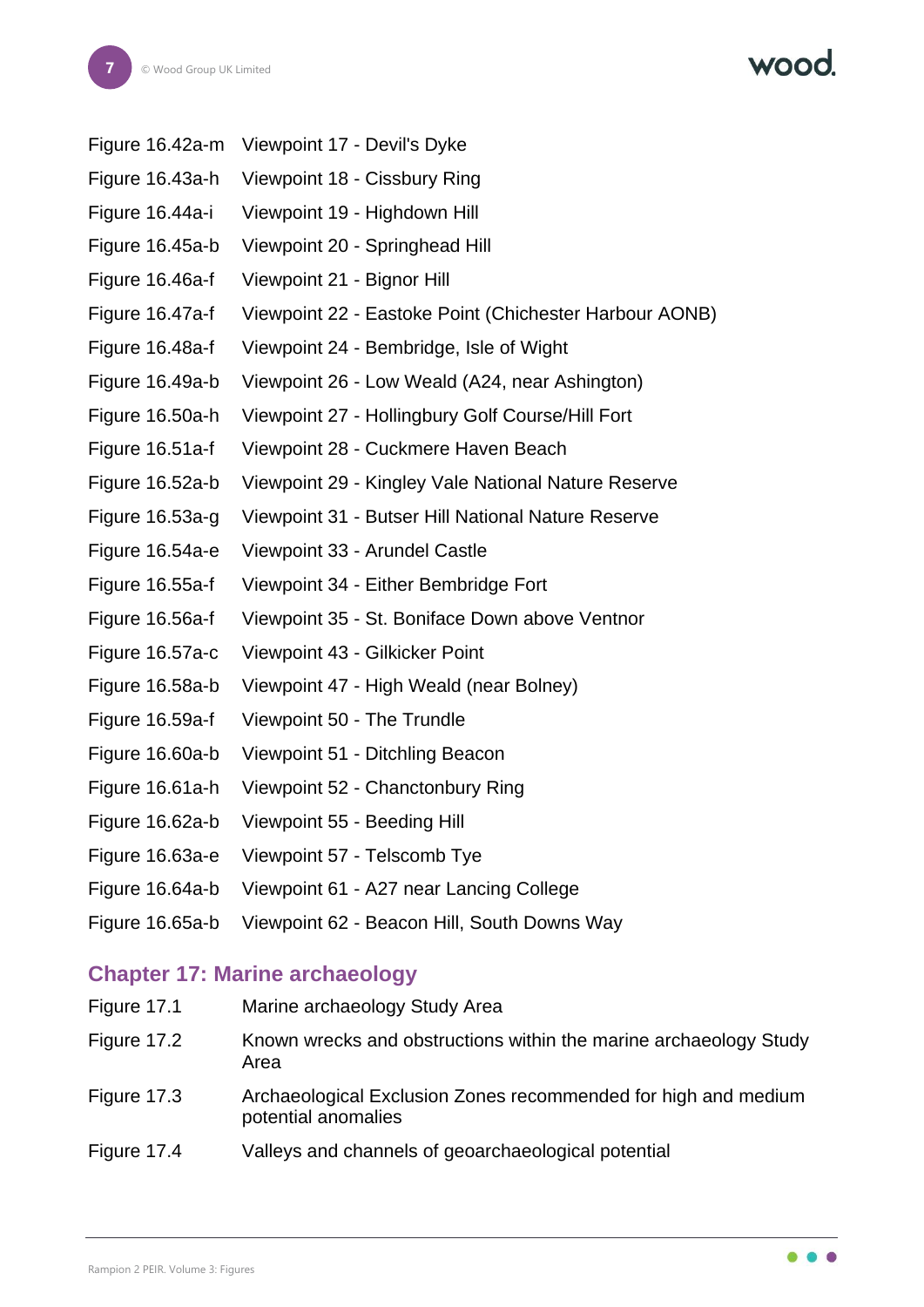vood

#### **Chapter 18: Socio-economics**

- Figure 18.1 Socio -economics impact area
- Figure 18.2 Socio-economics onshore and inshore recreation impacts areas
- Figure 18.3 Public right of way receptors of medium and high sensitivity
- Figure 18.4 Washington village green receptors located within the PEIR Assessment Boundary

#### **Chapter 19: Landscape and visual impact**

| Figure 19.1     | Landscape and Visual Study Area                                                                                                       |
|-----------------|---------------------------------------------------------------------------------------------------------------------------------------|
| Figure 19.2     | Landscape and Visual Study Area – onshore substation search area<br>options                                                           |
| Figure 19.3a    | Zone of Theoretical Visibility with viewpoints – onshore substation<br>search area Option A (Bolney Road / Kent Street)               |
| Figure 19.3b    | Zone of Theoretical Visibility with viewpoints – onshore substation<br>search area Option B (Wineham Lane North)                      |
| Figure 19.4a    | Zone of Theoretical Visibility with viewpoints – onshore cable corridor                                                               |
| Figure 19.4b    | Zone of Theoretical Visibility with viewpoints – onshore cable corridor –<br>Climping to Warningcamp                                  |
| Figure 19.4c    | Zone of Theoretical Visibility with viewpoints – onshore cable corridor –<br>Warningcamp to Wiston (within South Downs National Park) |
| Figure 19.4d    | Zone of Theoretical Visibility with viewpoints – onshore cable corridor –<br><b>Wiston to Substation Options</b>                      |
| Figure 19.5a    | Landscape Character - Onshore Substation Search Area Options                                                                          |
| Figure 19.5bi   | Landscape Character - onshore cable corridor - Part 1                                                                                 |
| Figure 19.5bii  | Landscape Character - onshore cable corridor- Part 2                                                                                  |
| Figure 19.5biii | Landscape Character - onshore cable corridor- Part 3                                                                                  |
| Figure 19.6a    | <b>Landscape Designations</b>                                                                                                         |
| Figure 19.6b    | Landscape Designations with ZTV                                                                                                       |
| Figure 19.7ai   | Visual Receptors: Part 1 - Climping Beach to Warningcamp                                                                              |
| Figure 19.7aii  | Visual Receptors: Part 2 - Warningcamp to Wiston                                                                                      |
| Figure 19.7aiii | Visual Receptors: Part 3 - Wiston to Bolney                                                                                           |
|                 | Figure 19.7bi-bvii PROW and Open Space: Part 1-7                                                                                      |
| Figure 19.8a    | ZTV: Rampion 2 (Onshore substation search area Option A with<br>Rampion 1 substation and National Grid Bolney substation)             |
| Figure 19.8b    | ZTV: Rampion 2 (Onshore substation search area Option B with<br>Rampion 1 substation and National Grid Bolney substation)             |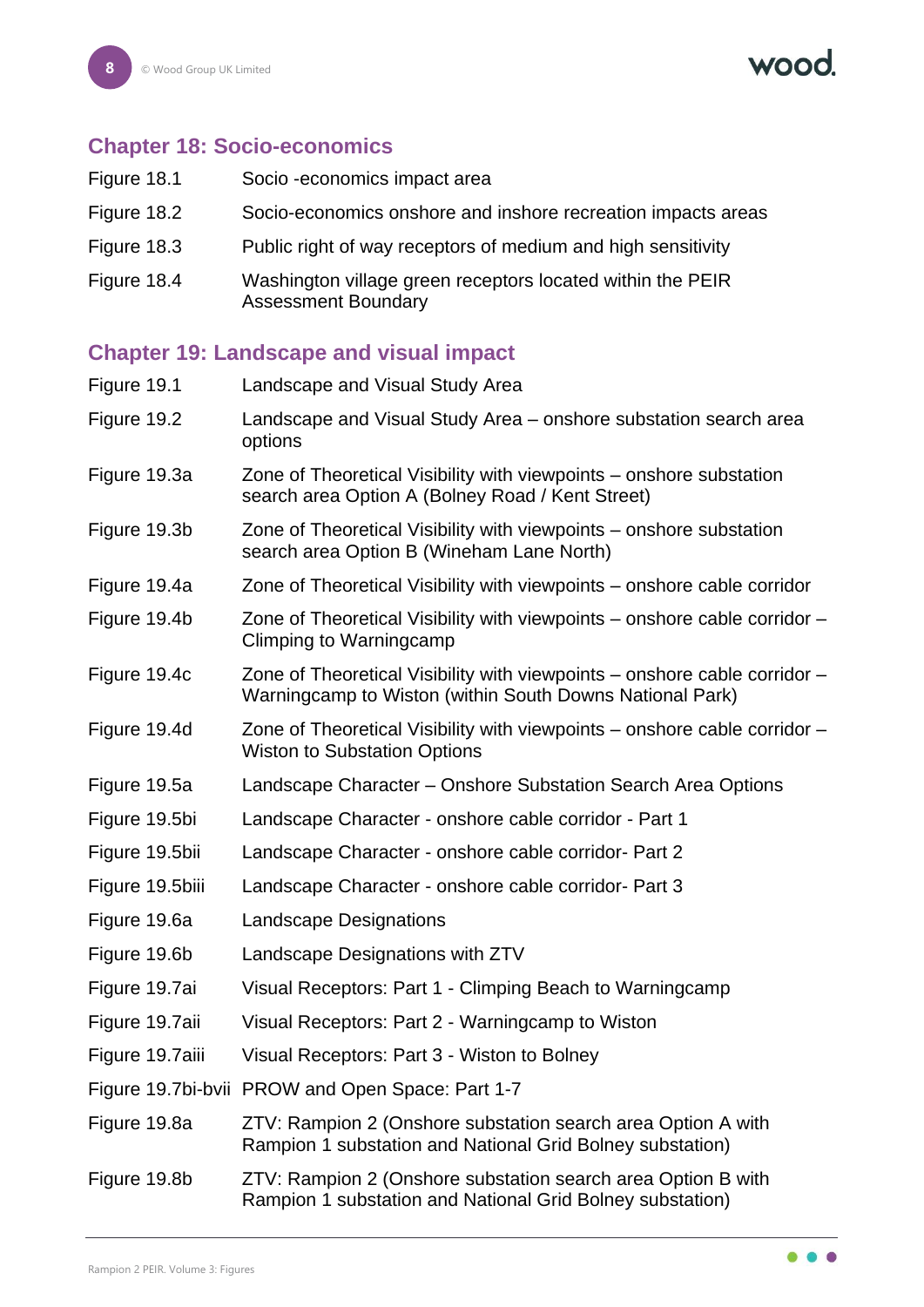| Figure 19.9         | Landscape elements                                                                                                                         |
|---------------------|--------------------------------------------------------------------------------------------------------------------------------------------|
| <b>Figure 19.10</b> | Onshore substation search area Option A (Bolney Road / Kent Street)<br><b>Viewpoint SA1: Kent Street</b>                                   |
| <b>Figure 19.11</b> | Onshore substation search area option A (Bolney Road / Kent Street)<br>Viewpoint SA2: A272                                                 |
| Figure 19.12a-b     | Onshore substation search area Option A (Bolney Road / Kent Street)<br>Viewpoint SA3: PRoW 1786, Taintfield Wood                           |
| <b>Figure 19.13</b> | Onshore substation search area Option A (Bolney Road / Kent Street) -<br>Viewpoint SA4: PRoW 1775 Eastlands Farm, Cowfold                  |
| <b>Figure 19.14</b> | Onshore substation search area option A (Bolney Road / Kent Street) -<br>Viewpoint SA5: PRoW 1730 between Dragons and Crateman's Farms     |
| <b>Figure 19.15</b> | Onshore substation search area Option A (Bolney Road / Kent Street) -<br>Viewpoint SA6: PRoW 1750 north of Aglands                         |
| Figure 19.16a-b     | Onshore substation search area Option A (Bolney Road / Kent Street)<br>Viewpoint SA7: PRoW 1788 southwest of Site, west of Taintfield Wood |
| <b>Figure 19.17</b> | Onshore substation search area Option A (Bolney Road / Kent Street) -<br>Viewpoint SA8: PRoW 1789 north of Eastridge Farm                  |
| <b>Figure 19.18</b> | Onshore substation search area Option B (Wineham Lane North)<br>Viewpoint SB1: PRoW 34Bo south of Coombe House                             |
| <b>Figure 19.19</b> | Onshore substation search area Option B (Wineham Lane North)<br>Viewpoint SB3: Wineham Lane Viewpoint SB2: Bolney Chapel Road              |
| <b>Figure 19.20</b> | Onshore substation search area Option B (Wineham Lane North)<br>Viewpoint SB3: Wineham Lane"                                               |
| Figure 19.21        | Onshore substation search area Option B (Wineham Lane North)<br>Viewpoint SB4: PRoW 32Bo Nyeshill Farm                                     |
| <b>Figure 19.22</b> | Onshore substation search area Option B (Wineham Lane North)<br>Viewpoint SB5: Hickstead Lane                                              |
| Figure 19.23 a-b    | Onshore substation search area Option B (Wineham Lane North) –<br>Viewpoint SB6: PRoW 8T southeast of Site                                 |
| <b>Figure 19.24</b> | Onshore cable corridor – Viewpoint A: PRoW 829 Climping Beach                                                                              |
| <b>Figure 19.25</b> | Onshore cable corridor - Viewpoint B: PRoW 168, Climping Caravan<br>Park                                                                   |
| <b>Figure 19.26</b> | Onshore cable corridor - Viewpoint B1: Church Lane, Climping                                                                               |
| <b>Figure 19.27</b> | Onshore cable corridor – Viewpoint C: A259, Littlehampton                                                                                  |
| <b>Figure 19.28</b> | Onshore cable corridor – Viewpoint C1: Benjamin Grey Drive,<br>Littlehampton                                                               |
| <b>Figure 19.29</b> | Onshore cable corridor – Viewpoint D: Ford Road, near Tortington                                                                           |
| Figure 19.30a-b     | Onshore cable corridor – Viewpoint E: Arundel Castle (The Keep)                                                                            |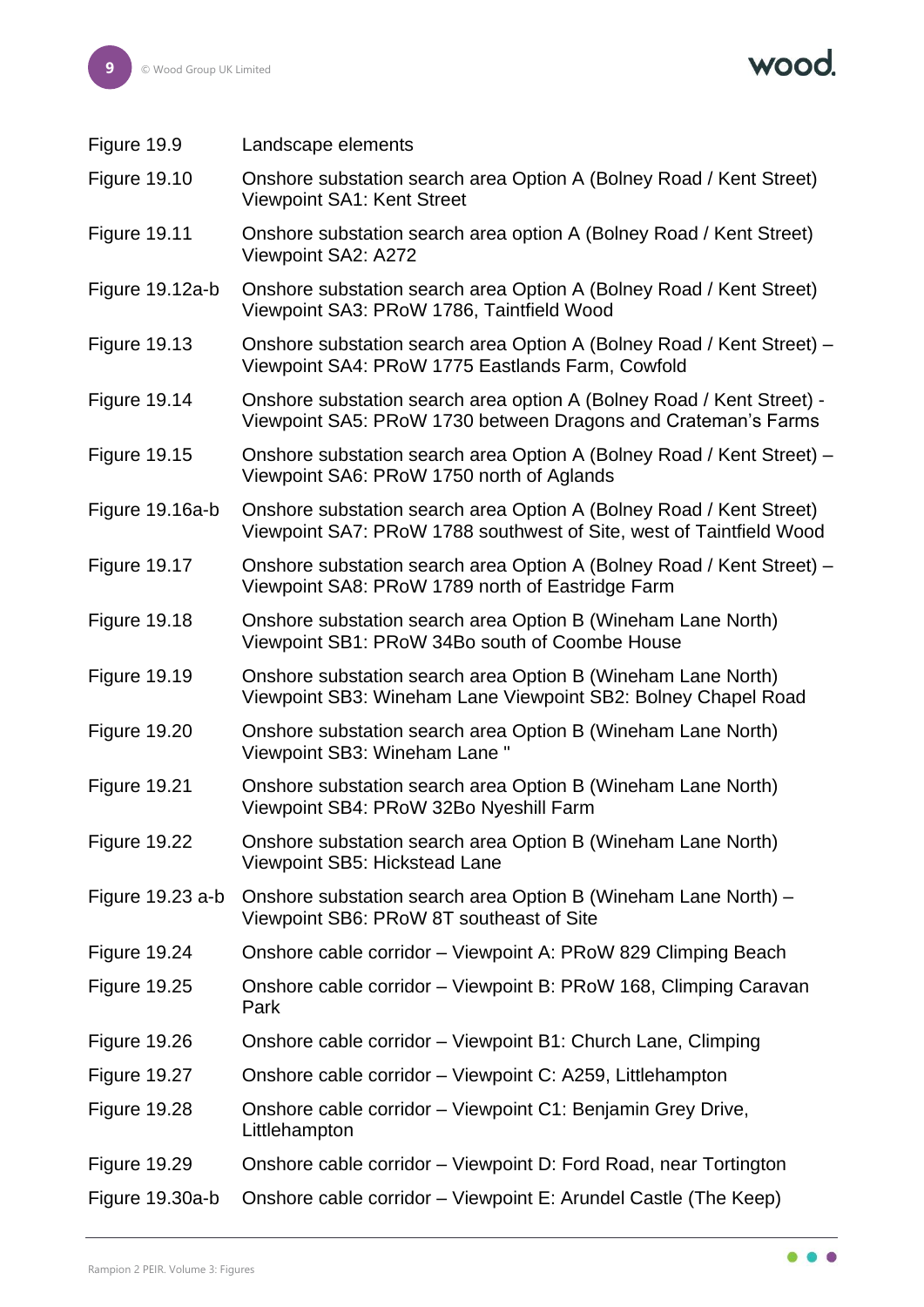wood.

| <b>Figure 19.31</b> | Onshore cable corridor - Viewpoint E1a: Arundel Park                                     |
|---------------------|------------------------------------------------------------------------------------------|
| <b>Figure 19.32</b> | Onshore cable corridor - Viewpoint E1b: PRoW 2266 near Offham<br>Farm, Arundel           |
| <b>Figure 19.33</b> | Onshore cable corridor – Viewpoint F: Wepham Down PRoW 2191                              |
| <b>Figure 19.34</b> | Onshore cable corridor - Viewpoint F1: PRoW 2191_2 Barpham Hill                          |
| <b>Figure 19.35</b> | Onshore cable corridor - Viewpoint F3: PRoW 2173 North of<br><b>Blackpatch Hill</b>      |
| <b>Figure 19.36</b> | Onshore cable corridor - Viewpoint F4: Peppering Lane, north of<br><b>Burpham</b>        |
| Figure 19.37a-b     | Onshore cable corridor – Viewpoint F5: PRoW 2221 / 2226, southeast<br>of Wepham          |
| <b>Figure 19.38</b> | Onshore cable corridor - Viewpoint G: Chantry Hill                                       |
| Figure 19.39a-b     | Onshore cable corridor - Viewpoint H: Washington                                         |
| <b>Figure 19.40</b> | Onshore cable corridor – Viewpoint H1: Junction of The Pike and A283,<br>Washington      |
| <b>Figure 19.41</b> | Onshore cable corridor – Viewpoint I: Chanctonbury Ring /Hill                            |
| <b>Figure 19.42</b> | Onshore cable corridor – Viewpoint J1: PRoW 2709 at All Saints<br>Church, Wiston         |
| <b>Figure 19.43</b> | Onshore cable corridor – Viewpoint J2: PRoW 2617 west of Abbots<br>Farm                  |
| <b>Figure 19.44</b> | Onshore cable corridor – Viewpoint J4: A283 at Lower Chancton Farm                       |
| <b>Figure 19.45</b> | Onshore cable corridor - Viewpoint J5: PRoW 2604 Upper Chancton<br>Farm                  |
| Figure 19.46a-b     | Onshore cable corridor - Viewpoint K: PRoW 2519 at Ashurst                               |
| Figure 19.47a-b     | Onshore cable corridor – Viewpoint K1: PRoW 2594 near College<br>Wood                    |
| <b>Figure 19.48</b> | Onshore cable corridor - Viewpoint L: Downs Link between Henfield<br>and Partridge Green |
| <b>Figure 19.49</b> | Onshore cable corridor – Viewpoint M: High Weald, Landscape Trail<br>(near Bolney)       |
| <b>Figure 19.50</b> | Onshore cable corridor - Viewpoint N: Devil's Dyke                                       |
| <b>Figure 19.51</b> | Onshore cable corridor - Viewpoint O: Cissbury Ring                                      |
| <b>Figure 19.52</b> | Onshore cable corridor – Viewpoint Q: Ferry Road, Sustrans Cycle<br>Route 2              |
| <b>Figure 19.53</b> | Onshore cable corridor – Viewpoint R: PRoW 2207, Lyminster                               |
| <b>Figure 19.54</b> | Onshore cable corridor – Viewpoint S2: Blakehurst Lane, Warningcamp                      |

 $\bullet\bullet\bullet$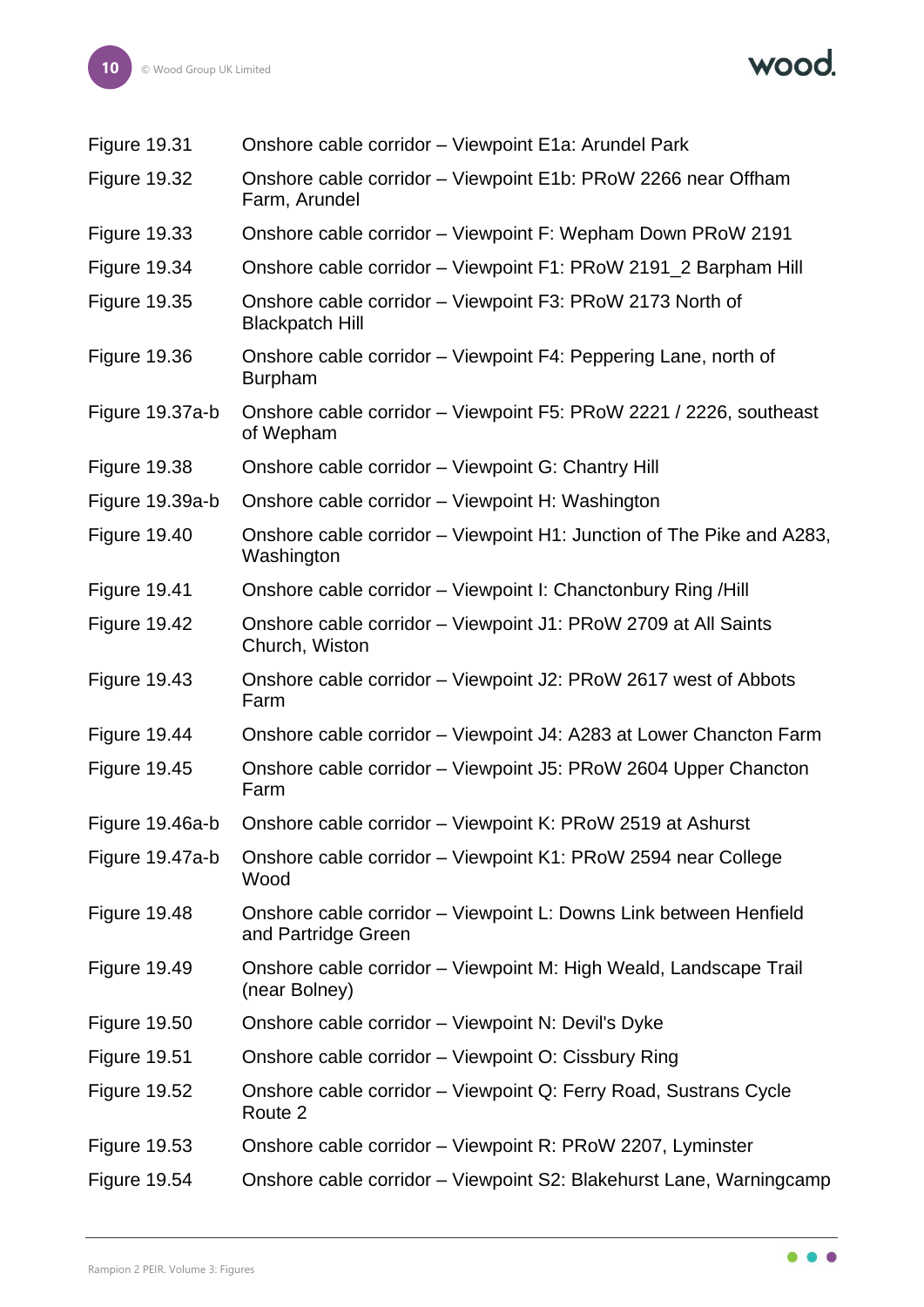wood.

| Figure $19.55$ a-b  | Onshore cable corridor - Viewpoint S3: Junction of Clay Lane and<br><b>Blakehurst Lane</b> |
|---------------------|--------------------------------------------------------------------------------------------|
| <b>Figure 19.56</b> | Onshore cable corridor - Viewpoint S4: PRoW 2202 Crossbush Lane                            |
| <b>Figure 19.57</b> | Onshore cable corridor – Viewpoint S5: PRoW 2202_1 near Westlands<br>Copse                 |
| Figure $19.58$ a-b  | Onshore cable corridor – Viewpoint T: B2116, Partridge Green                               |
| <b>Figure 19.59</b> | Onshore cable corridor – Viewpoint T1: PRoW 2373, Partridge Green                          |
| <b>Figure 19.60</b> | Onshore cable corridor – Viewpoint U: Highdown Hill                                        |
| Figure 19.61a-b     | Onshore cable corridor – Viewpoint V1: PRoW 2382 off Fryland Lane                          |
| <b>Figure 19.62</b> | Onshore cable corridor – Viewpoint V2: PRoW 2384 between<br>Springlands and Oaklands Farm  |
| <b>Figure 19.63</b> | Onshore cable corridor – Viewpoint W: PRoW 1774 north of The<br>Hangers                    |
| <b>Figure 19.64</b> | Onshore cable corridor – Viewpoint X: Long Furlong                                         |
| <b>Figure 19.65</b> | Cable Corridor – Viewpoint Y: PRoW 2380 Wineham Caravan Park                               |
| Figure 19.66a-c     | South Downs Way: Sequential Assessment                                                     |
| <b>Figure 19.67</b> | Landscape and visual cumulative study area                                                 |

#### **Chapter 20: Air Quality**

| Figure 20.1 | Air Quality Management Areas                          |
|-------------|-------------------------------------------------------|
| Figure 20.2 | Modelled A27 through Worthing AQMA                    |
| Figure 20.3 | Historic landfill within the PEIR Assessment Boundary |

# **Chapter 21: Soils and Agriculture**

| Figure 21.1a-c | <b>National Soil Map</b>                    |
|----------------|---------------------------------------------|
| Figure 21.2a-c | Indicative Agricultural Land Classification |

# **Chapter 22: Noise and Vibration (onshore)**

- Figure 22.1a-d Noise and vibration Study Area
- Figure 22.2 Noise and vibration Zone of Influence

# **Chapter 23: Terrestrial ecology and nature conservation**

| Figure 23.1a-c | <b>Terrestrial Ecology and Nature Conservation Study Area</b> |
|----------------|---------------------------------------------------------------|
| Figure 23.2    | Data coverage provision from Sussex Ornithological Society    |
| Figure 23.3a-e | Remote sensing habitat classification                         |
| Figure 23.4a-g | Amalgamated habitat classification                            |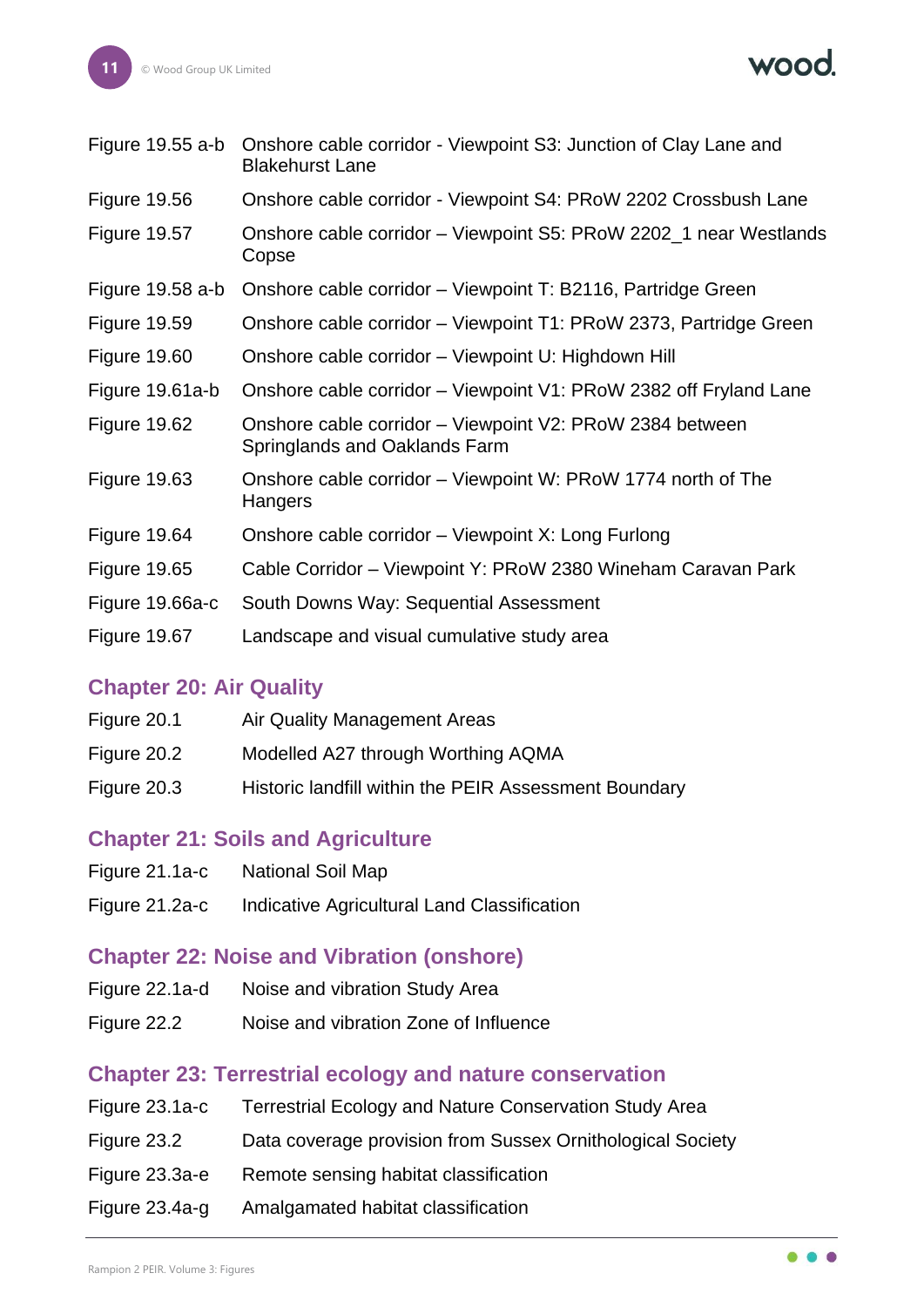wood.

| Figure 23.5         | International/National Site Network sites within the relevant Area of<br>Search                         |
|---------------------|---------------------------------------------------------------------------------------------------------|
| Figure 23.6         | Location of SSSIs within the relevant Area of Search                                                    |
| Figure 23.7         | Location of non-statutory sites within the relevant Area of Search                                      |
| Figure 23.8a-b      | Habitats of Principal Importance                                                                        |
| Figure 23.9a-b      | Location of ancient woodland within the relevant Area of Search                                         |
| Figure 23.10a-c     | Phase 1 habitat map                                                                                     |
| Figure 23.11a-b     | Waterbodies within the relevant Area of Search                                                          |
| <b>Figure 23.12</b> | Records of bats within the relevant Area of Search                                                      |
| <b>Figure 23.13</b> | Location of bat activity surveys undertaken in 2020                                                     |
| <b>Figure 23.14</b> | Lapwing breeding locations                                                                              |
| <b>Figure 23.15</b> | Records of legally protected and notable herptiles within the relevant<br>Area of Search                |
| <b>Figure 23.16</b> | Records of legally protected and notable mammals (excluding bats)<br>within the relevant Area of Search |
| <b>Figure 23.17</b> | Location of dormouse survey activity undertaken in 2020                                                 |
| <b>Figure 23.18</b> | Terrestrial ecology and nature conservation Zone of Influence                                           |
|                     |                                                                                                         |

# **Chapter 24: Transport**

| Figure 24.1         | Location of Onshore Elements of Proposed Development and Highway<br>Context |
|---------------------|-----------------------------------------------------------------------------|
| Figure 24.2         | <b>Onshore Cable Route Sections Plan</b>                                    |
| Figure 24.3a-c      | <b>Site Compound Locations</b>                                              |
| Figure 24.4a-c      | <b>Onshore Cable Route Sections and Associated Compounds</b>                |
| Figure 24.5         | Proposed Study Area 1 (Onshore Cable Route)                                 |
| Figure 24.6         | Proposed Study Area 2 (Newhaven Port)                                       |
| Figure 24.7a-c      | Study Area 1 - Bus Routes                                                   |
| Figure 24.8a-h      | Study Area 1 – Public Rights of Way                                         |
| Figure 24.9a-b      | Study Area 1 – National Cycle Network                                       |
| <b>Figure 24.10</b> | Study Area 1 – Accident Assessment Area                                     |
| <b>Figure 24.11</b> | Study Area 2 - Bus Routes                                                   |
| <b>Figure 24.12</b> | Study Area 2 - National Cycle Network                                       |
| Figure 24.13a-c     | <b>Onshore Construction Corridor Sections and Components</b>                |
| Figure 24.14a-e     | Accesses used - Onshore construction phase                                  |

 $\bullet\bullet\bullet$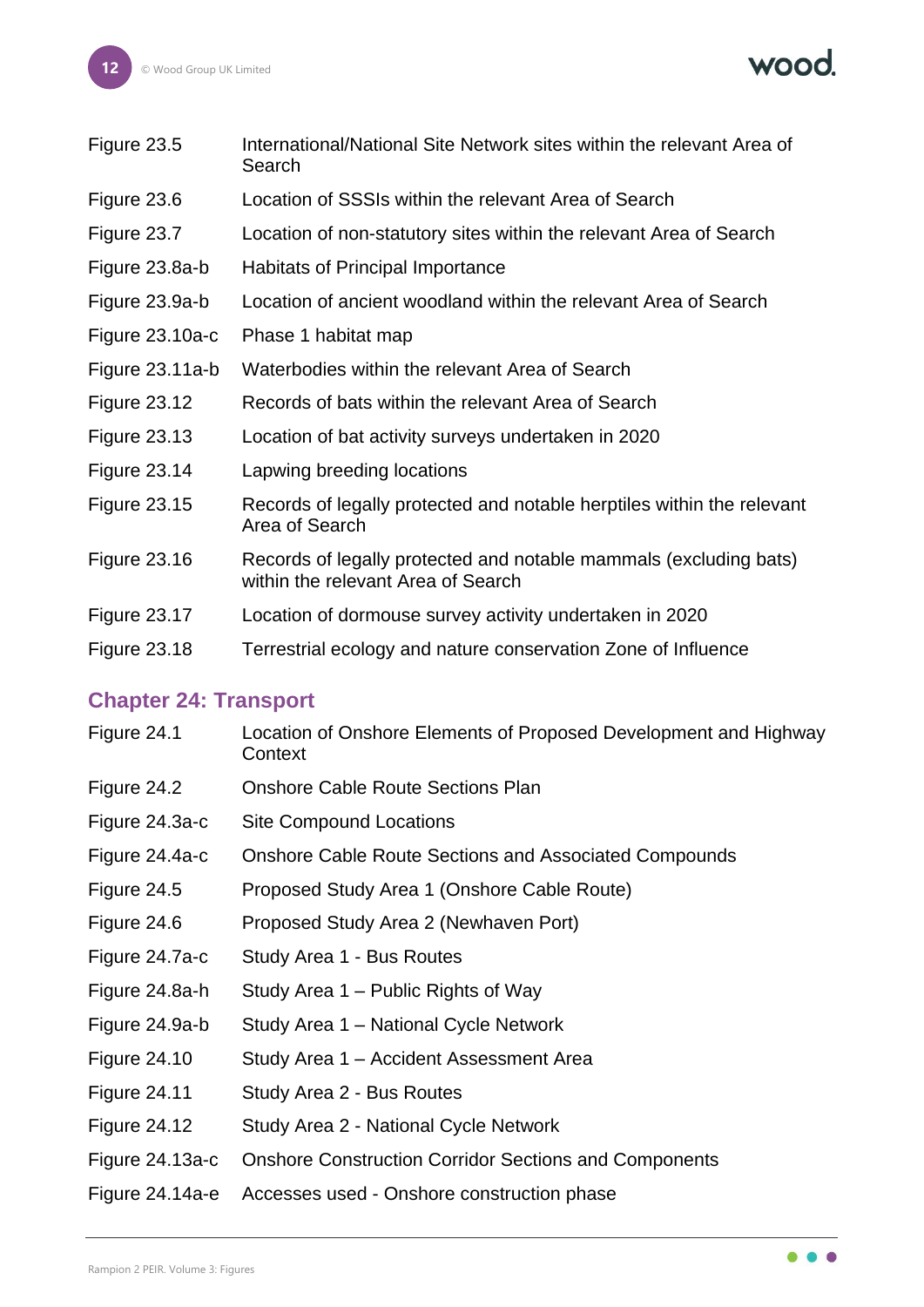- Figure 24.15a-c Areas Used to Inform Light Vehicle Distribution
- Figure 24.16 Light Vehicle Network Exit Points from Study Area 1
- Figure 24.17 HGV Network Exit Points from Study Area 1
- Figure 24.18 Study Area 1 HGV Access Strategy
- Figure 24.19 Network Plot Peak Construction Traffic Generation Study Area 1
- Figure 24.20 Onshore works identified highways links
- Figure 24.21 Network Plot Traffic Generation for Offshore Works (Newhaven)
- Figure 24.22 Offshore works identified highways links
- Figure 24.23 Network Plot Decommissioning Works (Onshore)

#### **Chapter 25: Ground Conditions**

- Figure 25.1 Ground Conditions Study Area
- Figure 25.2a-r Summary of Ground Conditions Constraints
- Figure 25.3 Summary of Minerals Baseline

# **Chapter 26: Historic environment**

| Figure 26.1    | PEIR Assessment Boundary and Study Areas                                                                                        |
|----------------|---------------------------------------------------------------------------------------------------------------------------------|
| Figure 26.2a-f | Designated heritage assets assessed for setting effects within<br>Seascape study area                                           |
| Figure 26.3a-f | Designated heritage assets (NHLE and West Sussex HER 2020)                                                                      |
| Figure 26.4a-f | Historic Environment Record (HER) monument records (West Sussex<br>HER 2020) and UKHO Wreck Sites (UK Hydrographic Office 2020) |
| Figure 26.5a-f | Archaeological Notification Areas (ANAs) (West Sussex HER 2020)                                                                 |
| Figure 26.6    | Historic environment Zone of Influence                                                                                          |

#### **Chapter 27: Water environment**

| Figure 27.1 | Water environment study area and overview of surface water WFD |
|-------------|----------------------------------------------------------------|
|             | waterbodies and monitoring locations                           |

- Figure 27.2a-t Surface water catchments, including WFD water bodies and water dependent designated conservation sites
- Figure 27.3 Solid geology (1:625,000)
- Figure 27.4 Superficial geology (1:625,000)
- Figure 27.5 Water environment study area and groundwater WFD bodies
- Figure 27.6 Water Resources including Licensed Abstractions, SPZs PWSs and Consented Discharges